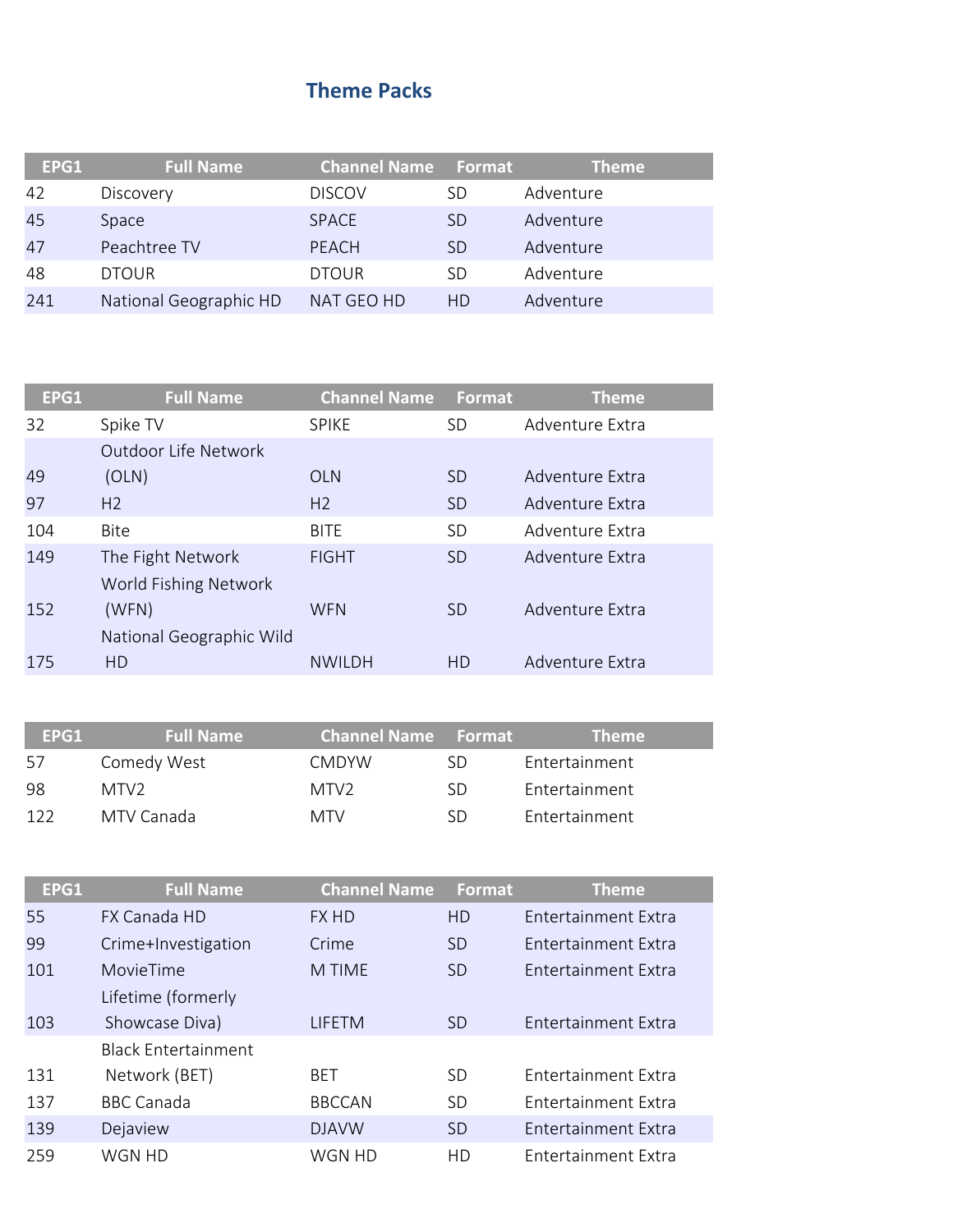| EPG1 | <b>Full Name</b>         | <b>Channel Name</b> | <b>Format</b> | Theme  |
|------|--------------------------|---------------------|---------------|--------|
| 50   | Teletoon West            | <b>TOONW</b>        | SD            | Family |
| 51   | <b>Family West</b>       | <b>FAMW</b>         | SD.           | Family |
| 114  | ABC Spark                | <b>SPARK</b>        | <b>SD</b>     | Family |
| 132  | <b>Game Show Network</b> | <b>GSN</b>          | SD            | Family |
| 134  | Animal Planet            | ANIMAL              | SD            | Family |
| 135  | Nickelodeon              | <b>NICK</b>         | SD            | Family |

| EPG1 | <b>Full Name</b>    | <b>Channel Name</b> | <b>Format</b> | <b>Theme</b> |
|------|---------------------|---------------------|---------------|--------------|
| 106  | Documentary Channel | <b>DOCS</b>         | SD            | Learning     |
| 109  | Discovery Science   | DISC SCI            | SD.           | Learning     |
| 129  | G4 Tech TV          | <b>G4 TECH TV</b>   | <b>SD</b>     | Learning     |
| 242  | Discovery Velocity  | DIS VELOCITY HD HD  |               | Learning     |
| 243  | History HD          | <b>HISTHD</b>       | HD.           | Learning     |

| EPG1 | <b>Full Name</b>                        | <b>Channel Name</b> | Format    | <b>Theme</b> |
|------|-----------------------------------------|---------------------|-----------|--------------|
| 41   | Slice                                   | <b>SLICE</b>        | <b>SD</b> | Life         |
| 88   | E!                                      | E!                  | SD        | Life         |
| 95   | Cosmopolitan TV<br>Do It Yourself (DIY) | COSMO               | <b>SD</b> | Life         |
| 136  | <b>Network</b>                          | <b>DIY</b>          | <b>SD</b> | Life         |
| 168  | ONE: Body, Mind and Spirit ONE          |                     | SD        | Life         |

| EPG1 | <b>Full Name</b> | <b>Channel Name</b> | Format    | <b>Theme</b>    |
|------|------------------|---------------------|-----------|-----------------|
| 100  | OUTtv            | OUTtv               | SD        | Lifestyle Extra |
| 107  | Biography        | <b>BIOG</b>         | <b>SD</b> | Lifestyle Extra |
| 108  | <b>FYI</b>       | <b>FYI</b>          | SD        | Lifestyle Extra |
| 111  | Cottage Life     | <b>COTTAGE LIFE</b> | <b>SD</b> | Lifestyle Extra |
| 127  | Fashion TV       | <b>FASHN</b>        | SD        | Lifestyle Extra |
| 128  | <b>Book TV</b>   | <b>BOOK</b>         | <b>SD</b> | Lifestyle Extra |

| ٣ |   |   |  |
|---|---|---|--|
|   |   |   |  |
|   | ٧ | v |  |
|   |   |   |  |

**EPG1 Full Name Channel Name Format Theme**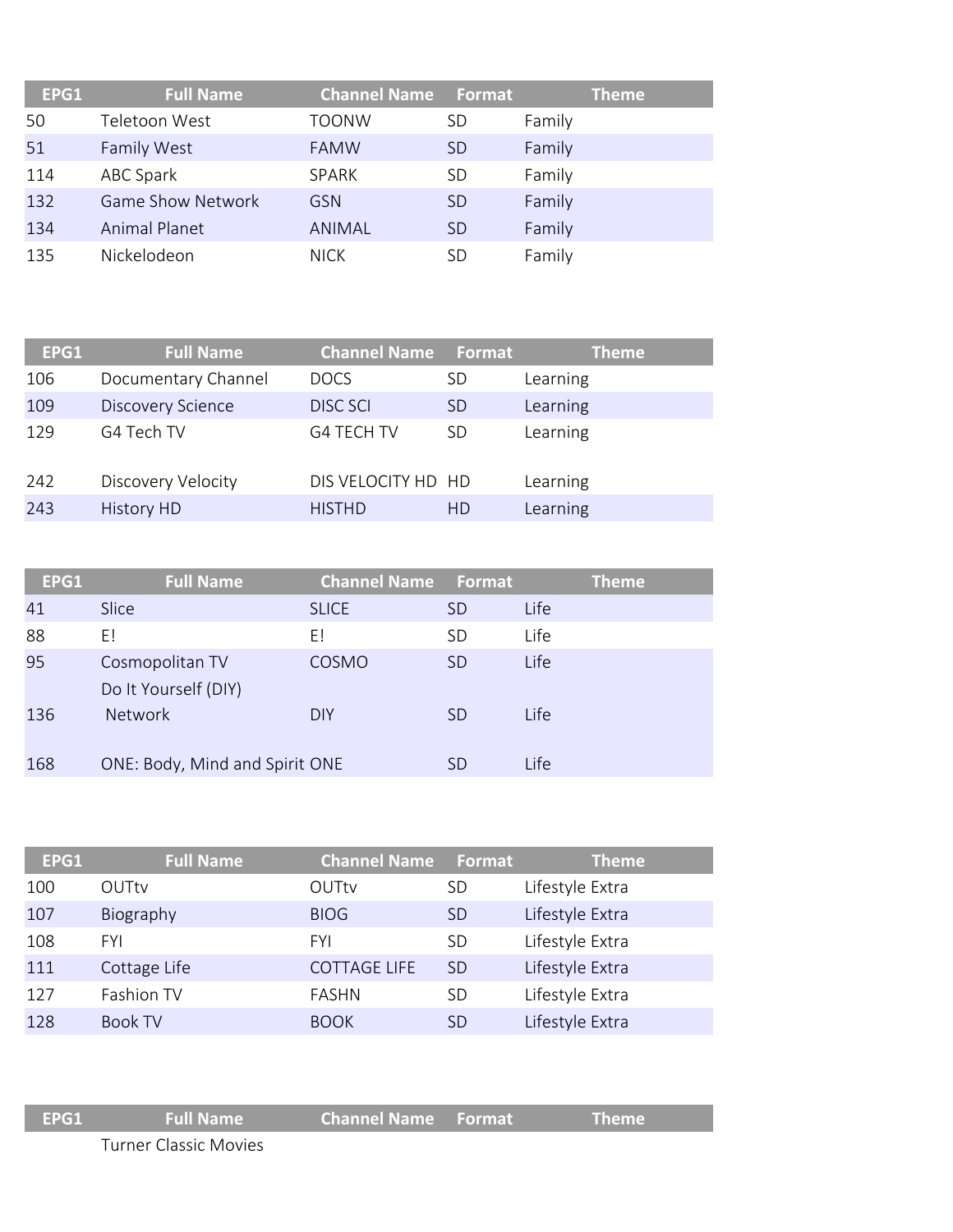| -46 | (TCM)                    | TCM           | SD | More Movies |
|-----|--------------------------|---------------|----|-------------|
| 102 | Showcase Action          | <b>ACTION</b> | SD | More Movies |
|     | Independent Film Channel |               |    |             |
| 105 | (IFC)                    | IFC.          | SD | More Movies |
| 133 | Sundance                 | SUNDAN        | SD | More Movies |
| 169 | W Movies                 | <b>WMOVIF</b> | SD | More Movies |
|     |                          |               |    |             |

| EPG1 | <b>Full Name</b>      | <b>Channel Name</b> | Format    | <b>Theme</b> |
|------|-----------------------|---------------------|-----------|--------------|
| 33   | <b>CNN</b>            | <b>CNN</b>          | <b>SD</b> | <b>News</b>  |
| 36   | <b>BBC World News</b> | <b>BBCWLD</b>       | SD        | <b>News</b>  |
| 37   | Headline News (HLN)   | <b>HLN</b>          | <b>SD</b> | <b>News</b>  |
| 58   | <b>BNN</b>            | <b>BNN</b>          | <b>SD</b> | <b>News</b>  |
| 110  | iChannel              | <b>ICHAN</b>        | SD        | <b>News</b>  |
| 141  | Bloomberg             | <b>BLOOM</b>        | SD        | <b>News</b>  |

| EPG1 | <b>Full Name</b> | <b>Channel Name</b> | <b>Format</b> | Theme |
|------|------------------|---------------------|---------------|-------|
| 34   | TLC.             | TLC.                | SD            | Pop   |
| 39   | Showcase         | <b>SHOW</b>         | <b>SD</b>     | Pop   |
| 40   | <b>Bravo</b>     | <b>BRAVO</b>        | SD            | Pop   |
| 96   | <b>OWN</b>       | <b>OWN</b>          | SD            | Pop   |
| 130  | Travel + Escape  | <b>TRAVL</b>        | <b>SD</b>     | Pop   |
| 256  | Showcase HD      | <b>SHOWHD</b>       | HD            | Pop   |

| EPG1 | Full Name           | <b>Channel Name</b> | <b>Format</b> | <b>Theme</b> |
|------|---------------------|---------------------|---------------|--------------|
| 22   | TSN2                | TSN <sub>2</sub>    | SD            | Sports       |
| 148  | NBA TV              | NBA TV              | SD            | Sports       |
| 151  | <b>GOL TV</b>       | <b>GOL TV</b>       | <b>SD</b>     | Sports       |
| 153  | <b>ESPN Classic</b> | <b>ESPNCL</b>       | SD            | Sports       |
| 158  | <b>NHL Network</b>  | <b>NHLNET</b>       | SD            | Sports       |
| 159  | Sportsnet One       | SNET 1              | <b>SD</b>     | Sports       |
| 226  | TSN2 HD             | TSN2HD              | HD            | Sports       |

| EPG1 | <b>Full Name</b>   | <b>Channel Name Format</b> |     | <b>Theme</b> |
|------|--------------------|----------------------------|-----|--------------|
| 83   | NBC Detroit (WDIV) | <b>NBCD</b>                | SD. | Timeshift    |
| 84   | ABC Detroit (WXYZ) | ABCD                       | SD. | Timeshift    |
| 85   | CBS Detroit (WWJ)  | <b>CBSD</b>                | SD. | Timeshift    |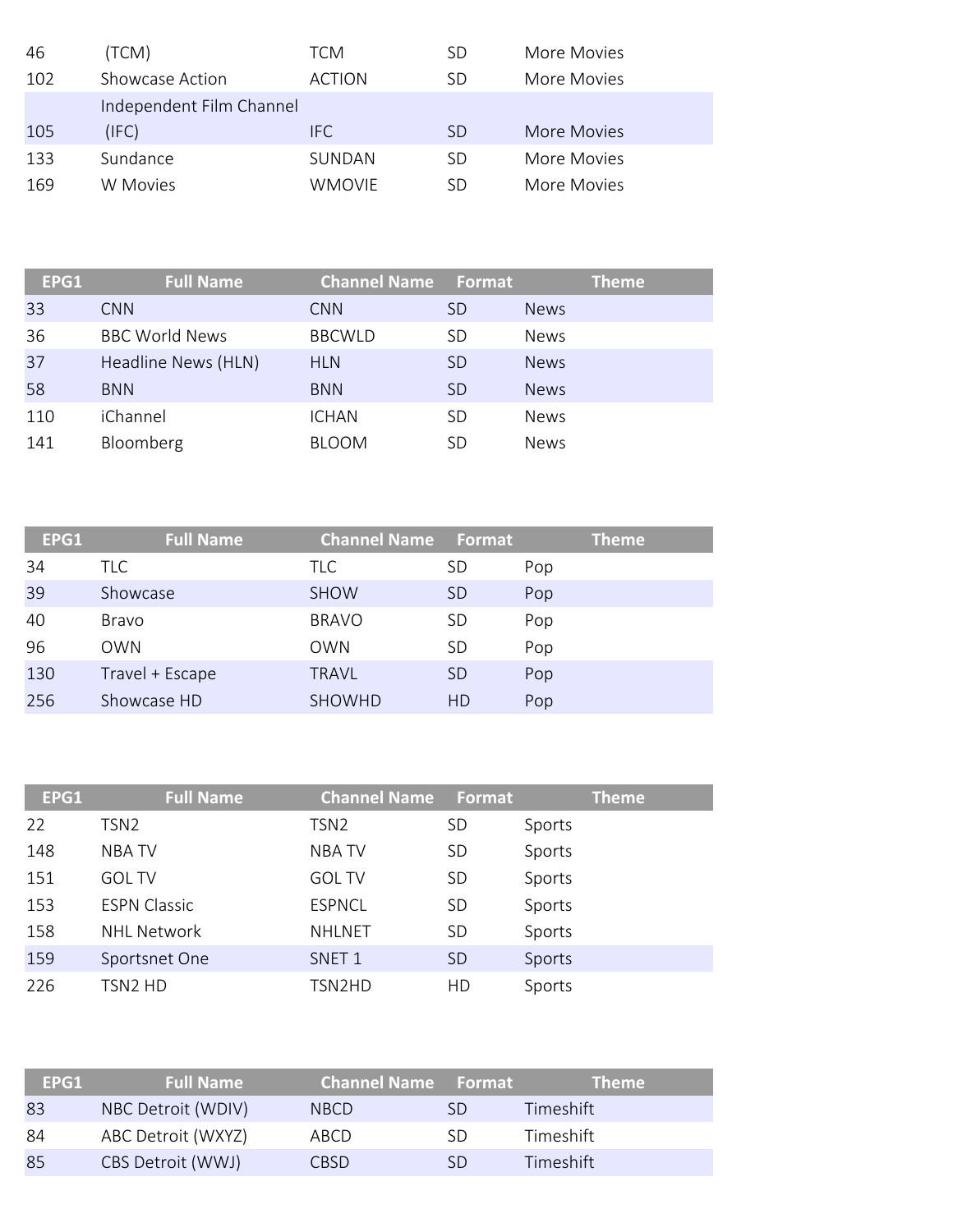| 86  | FOX Rochester (WUHF)    | <b>FOXR</b>       | <b>SD</b> | Timeshift |
|-----|-------------------------|-------------------|-----------|-----------|
| 87  | PBS Detroit (WTVS)      | <b>PBSD</b>       | <b>SD</b> | Timeshift |
| 277 | <b>CTV Toronto HD</b>   | <b>CTV HD</b>     | HD        | Timeshift |
| 308 | <b>OMNI 1 Toronto</b>   | OMNI1             | SD        | Timeshift |
| 571 | CBC Winnipeg (CBWT)     | <b>CBCWIN</b>     | <b>SD</b> | Timeshift |
| 572 | CTV Sudbury (CICI)      | <b>MCTV</b>       | <b>SD</b> | Timeshift |
| 573 | PBS Buffalo (WNED)      | PBSB              | SD        | Timeshift |
| 574 | CBC Kingston (CKWS)     | <b>CKWS</b>       | SD        | Timeshift |
| 576 | Global Saskatoon (CFSK) | <b>GBLSK</b>      | <b>SD</b> | Timeshift |
| 577 | Omni 2 Toronto          | OMN <sub>12</sub> | SD        | Timeshift |
| 587 | <b>CBC Toronto HD</b>   | CBC HD            | HD        | Timeshift |
| 588 | Global HD               | <b>GBL HD</b>     | HD        | Timeshift |
| 589 | CBS East HD             | <b>CBSEHD</b>     | <b>HD</b> | Timeshift |
| 612 | FOX Rochester HD        | <b>FOXEHD</b>     | HD        | Timeshift |
| 613 | NBC Detroit HD          | <b>NBCEHD</b>     | HD        | Timeshift |
| 614 | <b>ABC Detroit HD</b>   | ABCEHD            | HD        | Timeshift |
| 624 | PBS Detroit HD          | <b>PBSEHD</b>     | HD        | Timeshift |
| 639 | City TV Toronto HD      | <b>CITYHD</b>     | HD        | Timeshift |
| 677 | CTV Two Alberta         | CTV2AB            | SD        | Timeshift |

| EPG1 | <b>Full Name</b>  | <b>Channel Name</b> | Format    | <b>Theme</b>   |
|------|-------------------|---------------------|-----------|----------------|
| 685  | Le Canal Nouvelle | <b>LCN</b>          | <b>SD</b> | Divertissement |
| 686  | Teletoon French   | <b>TOONF</b>        | SD        | Divertissement |
| 687  | Canal Evasion     | CANEVA              | SD.       | Divertissement |
| 690  | RDS Info          | <b>RDSINF</b>       | SD        | Divertissement |
| 691  | RDS.              | <b>RDS</b>          | SD        | Divertissement |
| 692  | RDS HD            | RDS HD              | HD        | Divertissement |

| FPG1 | <b>Full Name</b>              | Channel Name Format | . Theme $\overline{\phantom{a}}$ |
|------|-------------------------------|---------------------|----------------------------------|
| 517  | <b>Fairchild Vancouver SD</b> | ECHI D.             | Fairchild                        |

| <b>LEPG1</b> |       | <b>Full Name</b> | <b>Channel Name Format</b> |    | <b>Theme</b> |
|--------------|-------|------------------|----------------------------|----|--------------|
| 702          | AKTVi |                  | AKTVi                      | SD | Filipino     |
| 703          | KTV5  |                  | KTV5                       | SD | Filipino     |

| EPG1 | <b>Full Name</b> | <b>Channel Name Format</b> |     | <b>Theme</b>      |
|------|------------------|----------------------------|-----|-------------------|
| 69   | Fncore Avenue 1  | FA1                        | SD. | 2 Pack Movie Pack |
| -38  | Fncore Avenue 2  | FA <sub>2</sub>            | SD. | 2 Pack Movie Pack |